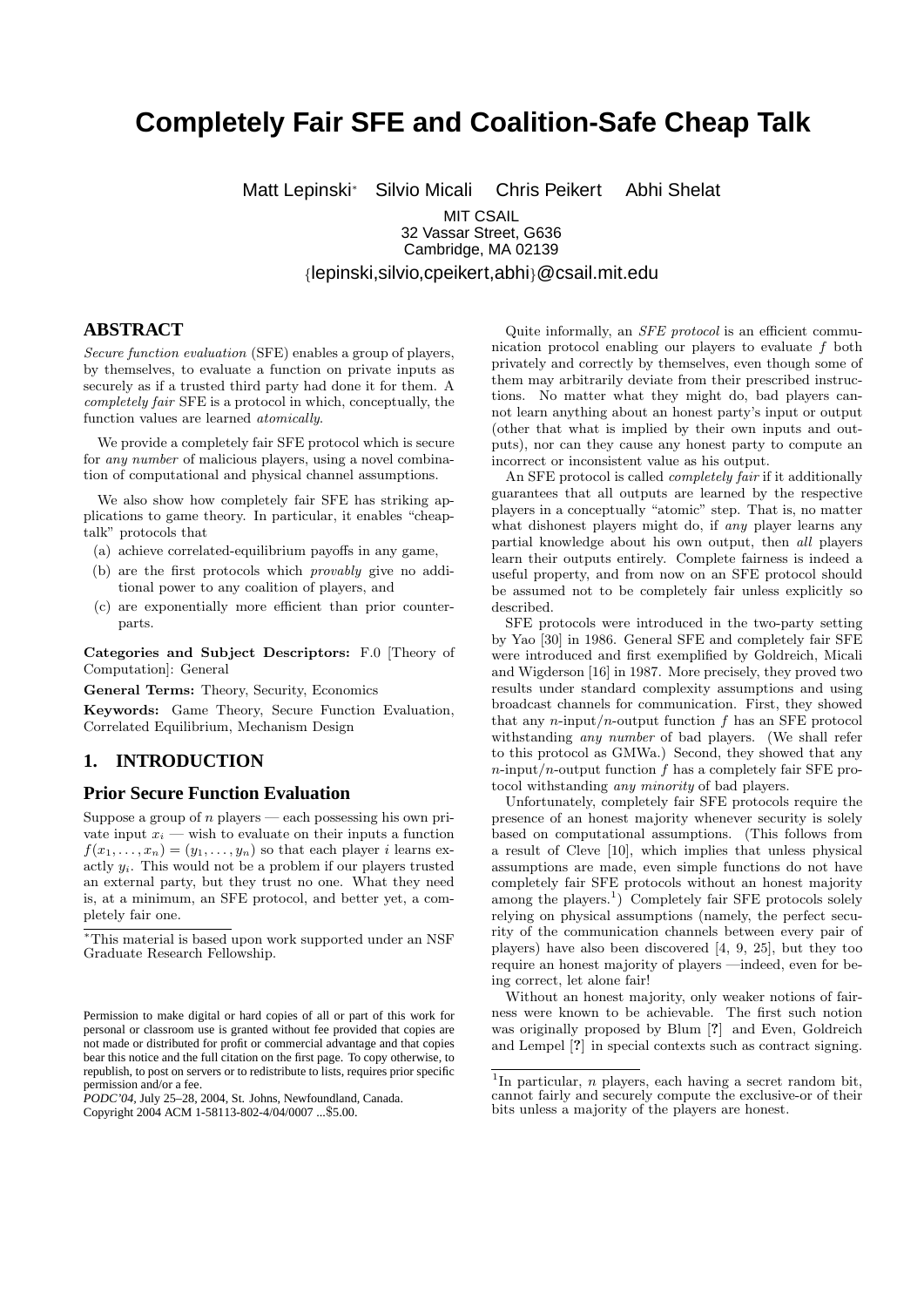In essence, a protocol is considered fair if, at any point of its execution, the computational effort required to compute the outputs is roughly equal for all parties. Formally proving such fairness, however, is extremely hard and requires unusually strong complexity assumptions. Recently, Garay, MacKenzie and Yang [14] presented a general SFE protocol that is provably fair in this sense provided that, in addition to very strong complexity assumptions, (1) an upperbound to the running time of malicious players is known in advance and (2) the good players must sometimes compute more than this upperbound. A second, weaker notion of fairness was put forward (and first exemplified under traditional complexity assumptions) by Luby, Micali and Rackoff [20]. According to this notion a fair protocol is one in which (1) each player's probability of correctly guessing his own output slowly approaches 1, and (2) all players' probabilities of correctly guessing their own outputs are guaranteed to remain close to one another. This notion was extended and shown to hold for general SFE by Goldwasser and Levin [17] (who actually were the ones to coin the term "completely fair SFE" to differentiate it from this second, weaker notion). Neither of these two weaker definitions of fairness, however, suffices for our game theoretic applications: what we need is a reasonable model to achieve completely fair SFE without an honest majority.

# **Our Completely Fair SFE**

We put forward an SFE protocol that is completely fair for any number of players and for any number of bad players (i.e., from 1 to  $n-1$ , and trivially even n itself).

Notably, our protocol relies on both computational assumptions and physical assumptions about our communication channel. Our reliance on physical assumptions is necessary in view of the mentioned result of Cleve [10]. Specifically, we assume that the players have access to communication channels akin to ideal envelopes (see Section 2.2). We note that similar physical assumptions are actually standard in the game theory community.<sup>2</sup>

# **Our Applications to Game Theory**

It is well known in game theory that correlated equilibria, introduced by Aumann [1], are a desirable generalization of traditional Nash equilibria. Not only do correlated equilibria yield higher and more flexible payoffs, but they are always computable in polynomial time from the binary representation of a game — a property which is not known to be the case for Nash equilibria. Unfortunately, correlated equilibria cannot be achieved by the players themselves, but require the use of an external trusted party or device. Starting with Bárány  $[2]$  in 1988, many ways have been proposed  $[5, 15,$ 28, 11, 27], in various restricted settings, to replace any such external device by cheap talk (i.e., by a protocol in which the players alone engage in non-binding communication before choosing their actions in the game) while guaranteeing the same correlated-equilibrium payoffs.

Prior protocols, however, require an amount of computation that is exponential in the binary representation of the correlated equilibrium.<sup>3</sup> But, much more crucially, they are extremely vulnerable to coalitions (i.e., to the coordinated action of bad players) when the number of players is greater than 2. (Coalitions are of course meaningless in 2-player games.) Indeed, all such cheap-talk protocols always empower a coalition of just two players to choose the payoffs of all players in an undetectable way! Under these circumstances, perhaps, players should avoid cheap talk altogether: in an attempt to get correlated equilibrium payoffs, players de facto put themselves at the mercy of just two rational, collusive players.

In sharp contrast, we prove that completely fair SFE yields efficient cheap-talk protocols that provably do not introduce any coalition power that is not intrinsic to the sought-after correlated equilibrium. We argue that complete fairness is the key ingredient to achieve this property of coalition safety.

Secure protocols, game theory, and distributed computation all deal with complex interactions among parties; we hope this paper contributes to a deeper understanding of their interconnections.

# **2. DEFINING COMPLETELY FAIR SFE**

To define a completely fair SFE for a function  $f$ , we follow the general GMW paradigm [16]. First, we define an ideal evaluation of  $f$ , that is, one in the presence of an adversary but with the help of an external trusted party. (Conceptually, this provides our golden standard: no protocol could possibly be more secure!) Second, we define a real evaluation of f (i.e., one obtained by running a real protocol in the presence of an adversary and without the aid of any trusted party). Third, we recall a traditional measure of "closeness" in cryptography (i.e., computational indistinguishability). Finally, we define a completely fair SFE to be a real evaluation of f that closely mimics an ideal one in this sense.

This original paradigm has been refined over the years so as to capture important additional desiderata (most notably, dynamic adversaries [8] and universal composability [7]). In order to focus on a strong definition of a completely fair SFE without honest majority, however, we choose to work in a simpler setting: namely, we envisage the set of bad players to be fixed at the start, and that the protocol is executed in a stand-alone manner. Still, this setting is complex enough and we shall rely on the ideas of [21] to formalize it properly.

# **2.1 Ideal Evaluation**

Let  $f$  be an efficiently computable function (without loss of generality a deterministic one) mapping  $n$  inputs to  $n$ outputs. Informally, in an ideal evaluation of  $f$ , the n players hand their private inputs to a trusted party,  $T$ , who then evaluates  $f$  and returns the outputs to the corresponding players. It is assumed that there exist a set of good players,  $G$ , a corresponding set of bad players,  $B$ , and an efficient ITM, the simulator, S, who acts on behalf of all bad players. The dynamic of this interaction is detailed in the 2-round protocol below, where z is a binary string and  $x_i$  the binary, secret input of good player *i*.

A random ideal evaluation of f with security parameter  $k$ , auxiliary input z, set of good players  $G$  (and cor-

 $2F$ or example, Bárány's protocol — though often informally described to be implementable via ordinary phone lines requires a communication channel between each pair of players which is publicly auditable: at the request of any player, all past message traffic is publicly and correctly revealed. Indeed, hand delivery of messages in envelopes (which will be opened upon request) almost implements these requirements.

 ${}^{3}{\rm This}$  is not self-evident, but we provide constructive proofs of it in Section 5.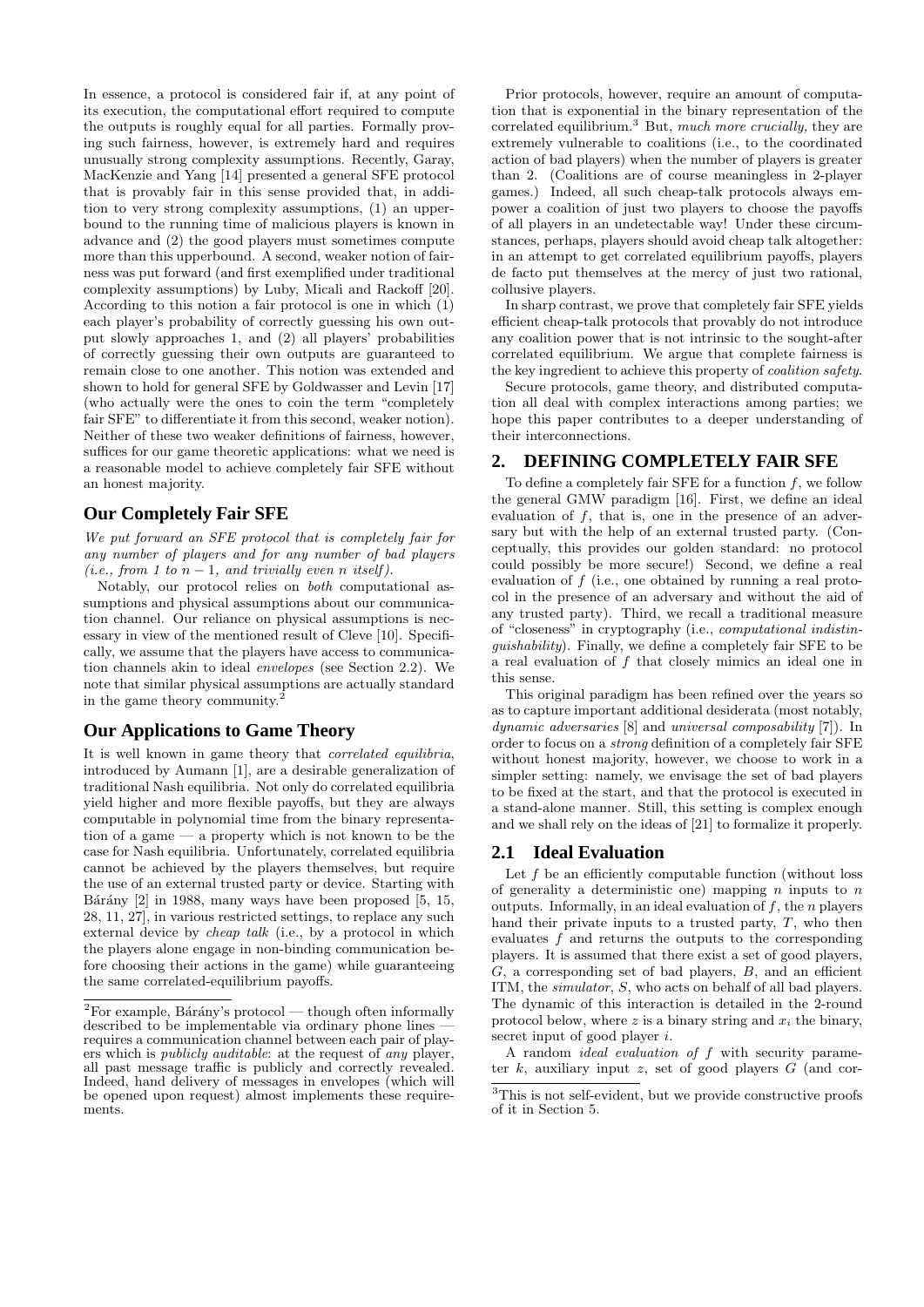responding set of bad players B), good inputs  $\vec{x}_G = \{x_i \in$  ${0,1}^* : i \in G$ , and adversary S is generated as follows: first, the random tape of  $S$  is initialized with a random string  $R_S$ . Then, on inputs z and  $1^k$ , S computes for each bad player j an effective input  $x_j \in \{0,1\}^* \cup \perp$ . In the first round, all  $x_1, \ldots, x_n$  are privately sent to T. In the second round, if any  $x_j = \perp$ , then T returns the output  $\perp$  to every good player. Else, T computes the outputs  $(y_1, \ldots, y_n) = f(x_1, \ldots, x_n)$  and, for every good player i, privately returns  $y_i$  to i, and, for every bad player j, privately returns  $y_i$  to S. Upon receiving the bad players' outputs, S computes a final string,  $\omega$ , and halts.

We denote by  $\text{IDEAL}_S^f(1^k, z, G, \vec{x}_G)$  the random variable consisting of the following three components:

- 1. the sequence of inputs and effective inputs  $(x_1, \ldots, x_n);$
- 2. the sequence of outputs: either  $(\bot, \ldots, \bot)$  or  $(y_1, \ldots, y_n)$ ;
- 3. the final string  $\omega$  output by S.

### **2.2 Real-Protocol Execution**

We assume that the reader is familiar with efficient (i.e., probabilistic polynomial time) interactive Turing machines (ITMs), which are the standard formalization of parties in a protocol. Protocol executions proceed in rounds, with the players sending their messages over communication channels — in our case, authenticated broadcast and ideal envelopes. (Formal details on how a protocol is executed, in a setting similar to ours, can be found, for example, in [13].)

ADVERSARIES AND PROTOCOLS. A (static) adversary is an efficient ITM. An *n*-party  $\text{protocol} \Pi$  is a sequence of *n* ITMs:  $\Pi = (P_1, \ldots, P_n)$ . We say that  $\Pi$  is efficient if each of its ITMs is efficient.

COMMUNICATION CHANNELS. Our "envelope channel" satisfies the following properties: (1) every envelope has a visible, distinct identifier; (2) every envelope hides all information about its content for as long as it stays sealed, (3) an envelope reveals its full original content once opened; (4) an envelope can be opened either privately by a single player in which case its content will be learned only by that player  $\sim$  or publicly  $\sim$  in which case its content will be learned by all players; and (5) it is possible to deliver different envelopes to different parties so that no envelope is opened before all envelopes are properly delivered. Then, every envelope is privately opened by its recipient.

EXECUTING A PROTOCOL WITH AN ADVERSARY. Let  $\Pi$  =  $(P_1, \ldots, P_n)$  be an *n*-player protocol and A an adversary. In an execution  $e$  of  $\Pi$  with A, security parameter k, set of good players  $G \subset \{1, \ldots, n\}$ , and good inputs  $\vec{x}_G = \{x_i \in$  ${0,1}^* : i \in G$ ,

- A starts with common input  $1^k$ , private inputs n and the set of bad players  $B = \{1, \ldots, n\} - G$ , auxiliary input  $z \in \{0,1\}^*$  and a random tape  $R_A \in \{0,1\}^\infty$ ;
- for all  $i \in G$ , player i runs  $P_i$  with common input  $1^k$ , private input  $x_i$  and random tape  $R_i \in \{0,1\}^{\infty}$ .

(Notice that honest players are not explicitly told the composition or the existence of  $B$ , but may deduce something about it from the way the execution unfolds.) We envisage the strongest, natural form of bad players' behavior. Namely, e proceeds by having all players compute and post their messages over the right channels, except that we allow A to invisibly replace and thus "perfectly coordinate"

all bad players. Each message that should be sent by a bad player j over a given channel is actually computed and sent by A over the same channel (and is received by all the good players as though coming from  $j$ ). Every message sent by a good player i over a given channel is actually received by  $A$  (knowing that it came from  $i$ ) whenever it should be received a bad player j. If  $i \in G$  and  $P_i$  halts, then prior to halting  $P_i$  produces a private output string.

A random execution of Π with A is one in which each bit of every random tape is randomly and independently selected.

An execution of a protocol  $\Pi$  with adversary A terminates at round  $r$  if  $r$  is the first round in which all good players have halted. A protocol is a  $r$ -round protocol if  $(1)$  in any execution without an adversary it terminates at round  $r$  and (2) in any execution with any adversary it terminates at a round  $\leq r$ .

AUGMENTED VIEWS. Consider an execution  $e$  of a protocol Π with an adversary A (with auxiliary input z and random tape  $R_A$ ), and denote by  $M_A$  the sequence of messages received by A (in the order in which they are received) and, for any integer  $r$ , by  $M_A^r$  be the sequence of messages received by  $\overline{A}$  up to and including round  $r$ . Then, we define (1) the *augmented adversary view* of e, denoted  $VIEW_A(e)$ , to be the quadruple  $(z, R_A, M_A, \hat{A})$  — where  $\hat{A}$  denotes the description of ITM  $\ddot{A}$  in some standard encoding — and (2) the augmented adversary view up to round r of e, denoted VIEW<sub>A</sub>(e) to be the quadruple  $(z, R_A, M_A^r, \hat{A})$ .

### **2.3 Completely Fair SFE Protocols**

We say that a quadruple  $((n, r, \rho), \Pi, \mathcal{AI}, \mathcal{AO})$  is a  $(n$ player, r-round) potential SFE if there exists positive integers  $r$  and  $n$  such that

- *n*, *r*, and  $\rho$  are integers, where *n* and *r* are greater than 2 and  $\rho$ , referred to as the *effective-input round*, is less than r,
- $\Pi$  is an efficient, *n*-player, *r*-round protocol,
- $\mathcal{AI}$ , the *effective-input function*, is an efficient function which, for any execution e of  $\Pi$  with an adversary A and set of bad players B, maps the augmented view VIEW<sup> $\rho_A(e)$ </sup> to a vector  $\vec{x}_B = \{x_j^e : j \in B\}$ , where either  $x_j^e$  is a binary string for every  $j \in B$ , or  $x_j^e = \perp$  for every  $j \in B$ .
- $AO$ , the *effective-output function* is an efficient function such that, for any execution  $e$  of  $\Pi$  with an adversary  $A$  and set of bad players  $B$ , maps the augmented view VIEW<sub>A</sub> $(e)$  to a vector  $\vec{y}_B = \{y_j^e : j \in B\}$ , where either (a)  $y_j^e$  is a binary string for every  $j \in B$ , or (b)  $y_j^e = \perp$  for every  $j \in B$ .

Let  $((n, r, \rho), \Pi, \mathcal{AI}, \mathcal{AO})$  be a potential SFE. Then, letting e be a random execution of  $\Pi$  with A, security parameter k, set of good players G, set of good inputs  $\vec{x}_G = \{x_i :$  $j \in G$  and auxiliary input z, and letting  $y_i$  be the output of  $P_i$  for each good player  $i \in G$  in e and B the set of bad players in e, we denote by  $REAL_A^{\Pi}(1^k, z, \vec{x}_G)$  the random variable consisting of the following three components:

- 1. the sequence  $(x_1, \ldots, x_n)$ , where  $\forall j \in B$ ,  $x_j = x_j^e$ ;
- 2. the sequence  $(y_1, \ldots, y_n)$ , where  $\forall j \in B$ ,  $y_j = y_j^e$ ; and
- 3. the final view of the adversary,  $VIEW_A^{\rho}(e)$ .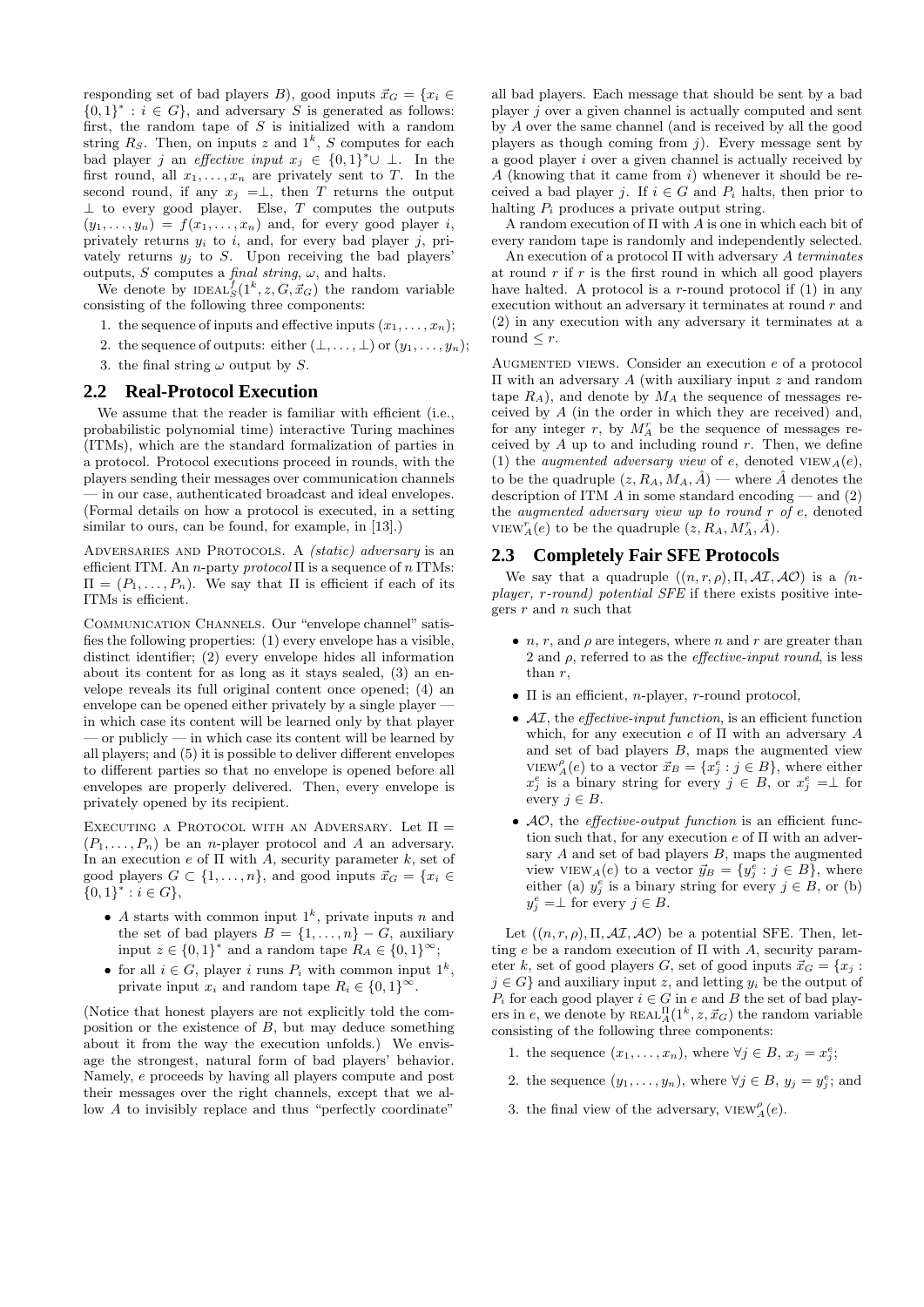Computational Indistinguishability. Our intuitive notion of a secure protocol is one in which the real execution is "close" to ideal evaluation. In cryptography, a standard notion of closeness is computational indistinguishability. Two sequences of probability distributions  $\{X_k\}$  and  $\{Y_k\}$  over finite binary strings are computationally indistinguishable if, as k grows large,  $X_k$  and  $Y_k$  become essentially interchangeable. That is, if it becomes infeasible to determine whether a given sample has been drawn from  $X_k$  or  $Y_k$ , because all efficient experiments (i.e., those whose results we hope to "see in our lifetime") yield essentially identical results.

It is often useful to write computational indistinguishability in terms of general ensembles — i.e., probability distributions indexed by a countable subset I of  $\{0,1\}^*$  – using polynomial-size (distinguishing) circuits rather than polynomial-time (distinguishing) algorithms.<sup>4</sup>

By  $\nu(k)$  we denote some *negligible* function, i.e., one such that, for all  $c > 0$  and all sufficiently large k,  $\nu(k) < 1/k<sup>c</sup>$ .

DEFINITION 1. Two ensembles  $\{X_w\}_{w\in I}$  and  $\{Y_w\}_{w\in I}$  with *identical index set I are said to be computationally indistin*guishable (over  $I$ ) if for every polynomial-size circuit family  $\{D_k\}_{k\in\mathbb{N}}$ , every sufficiently large k, and every  $w \in I \cap$  $\{0,1\}^k$ , we have

$$
|\Pr[D_k(X_w) = 1] - \Pr[D_k(Y_w) = 1]| < \nu(k).
$$

We are now ready to define a completely fair SFE for a function  $f$ . For generality, we allow all inputs of  $f$  to grow polynomially with the security parameter k.

Let  $n$  be an integer greater than 1, and  $G$  a subset of  $\{1,\ldots,n\}$ . We say that an infinite set  $I \subset \{0,1\}^*$  is a n-Gallowable input set if

- every member of  $I$  is (the standard encoding of) a quadruple  $(1^k, z, G, \vec{x}_G)$  such that  $k \in N$ ,  $z \in \{0, 1\}^*$ ,  $G \subset \{1, \ldots, n\}$ , and  $\vec{x}_G = \{x_i \in \{0, 1\}^* : i \in G\}$ ; and
- there exists a constant  $c > 0$  such that if  $(1^k, z, G, \vec{x}_G) \in$ I, then the length of z and that of each component of  $\vec{x}_G$  is upper-bounded by  $k^c$ .

DEFINITION 2 (COMPLETELY FAIR SFE). Let  $f$  be an efficiently computable function from n inputs to n outputs. We say that a 4-tuple  $(\Pi, \rho, \mathcal{AI}, \mathcal{AO})$  as above is a completely fair SFE for f if, for every efficient adversary A, there exists a simulator S such that for all  $n > 2$ ,  $G \subset$  $\{1, \ldots, n\}$ , and n-G-allowable input sets I, the ensembles

$$
{\lbrace \text{IDEAL}_{S}^{f}(1^{k}, z, G, \vec{x}_{G}) \rbrace_{(1^{k}, z, G, \vec{x}_{G}) \in I} \atop \lbrace \text{REAL}_{A}^{\Pi}(1^{k}, z, G, \vec{x}_{G}) \rbrace_{(1^{k}, z, G, \vec{x}_{G}) \in I}}
$$

are computationally indistinguishable over I.

### *A Simple Enhancement*

The ideal evaluation we have described — where the trusted party outputs  $\perp$  to all players whenever the simulator wishes to abort — is the standard one, and thus, in some sense, so is our definition of completely fair SFE. For our gametheoretic applications, however, we need to consider the following slight variant.

First, we enhance an ideal evaluation so that a single bad player is identified in case of abort. That is, whenever the simulator chooses  $\perp$  to be the effective input of a bad player j, we require that (1) the adversary does not choose  $\perp$  as the effective input of any other player, (2) the trusted party sends the pair  $(j, \perp)$  to all players, and (3) the second component of IDEAL<sup>f</sup><sub>S</sub> consists of  $((j, \perp), \ldots, (j, \perp)).$ 

Then, we require that  $(\Pi, \rho, \mathcal{AI}, \mathcal{AO})$  be such that  $\text{IDEAL}_S^f$ and  $\text{REAL}_{A}^{\Pi}$  are computationally indistinguishable. We call such a protocol *aborter-identifying*, and note that the protocol described in Section 3.2 is aborter-identifying.

# **3. ACHIEVING COMPLETELY FAIR SFE**

We construct our completely fair SFE protocol by suitably modifying the unfair version (GMWa) of the SFE protocol in [16] (hereafter, we refer to it as GMW). Let us first recall the tools we shall use.

### **3.1 Tools of Our Construction**

#### *Secret-Data Testing*

Secret-data testing (SDT) is a crucial element of our completely fair SFE. While this sub-protocol was originally presented in [3], we feel the need to define this primitive in full because the original paper only dealt with it in an intuitive manner.

SDT enables a prover to prove any given predicate Q about any given secret string  $\sigma$  to a verifier so that the only knowledge that the verifier may gain is that the prover's string (whatever it may be) satisfies Q. (For instance,  $\sigma$  is the binary representation of a positive integer, and Q is the predicate " this number is prime.") To make such a proof meaningful, Q is publicly known while  $\sigma$  is perfectly "hidden and committed:" conceptually it is the content of ideal envelope. To make such a proof possible,  $\sigma$  is actually encoded in a special, redundant fashion as a sequence of other strings,  $\sigma_1, \sigma_2, \ldots$ , each one of which is individually put into its own envelope. The proof consists of the verifier asking for a certain subsequence of envelopes to be opened, and then performing a check on the revealed strings.

Definition: An SDT protocol is a 4-tuple of polynomial time algorithms  $(E, D, P, V)$ , along with positive bivariate polynomials  $p$  and  $q$ , called the *expansion rate* and the *proof* length respectively, such that:

•  $E$  and  $D$  are respectively the probabilistic encoding algorithm and the deterministic decoding algorithm. When E is given as input an  $\ell$ -bit string  $\sigma$  and a unary security parameter  $k$ , it generates a tuple of  $p(k, \ell)$ strings  $(\sigma_1, \ldots, \sigma_{p(k,\ell)})$ . On input a unary integer and a tuple of binary strings, D produces either a binary string or the special symbol  $\bot$ . Additionally, E and D satisfy the following property: For all  $\sigma \in \{0,1\}^*$  and for all integers  $k$ ,

$$
Pr[D(1^k, E(1^k, \sigma)) = \sigma] = 1
$$

•  $P$  and  $V$  are interactive Turing machines (ITMs), the latter consisting of two separate algorithms, a challenge algorithm C and an acceptance predicate A. In an execution of  $(P, V)$ , both machines receive two common inputs: a security parameter  $1^k$ , and a g-gate

<sup>&</sup>lt;sup>4</sup>Recall a polynomial-size circuit family is a sequence  $\{D_k\}$ of combinatorial circuits with AND and NOT gates, such that there exists a constant d for which each  $D_k$  has at most  $k^d$  gates.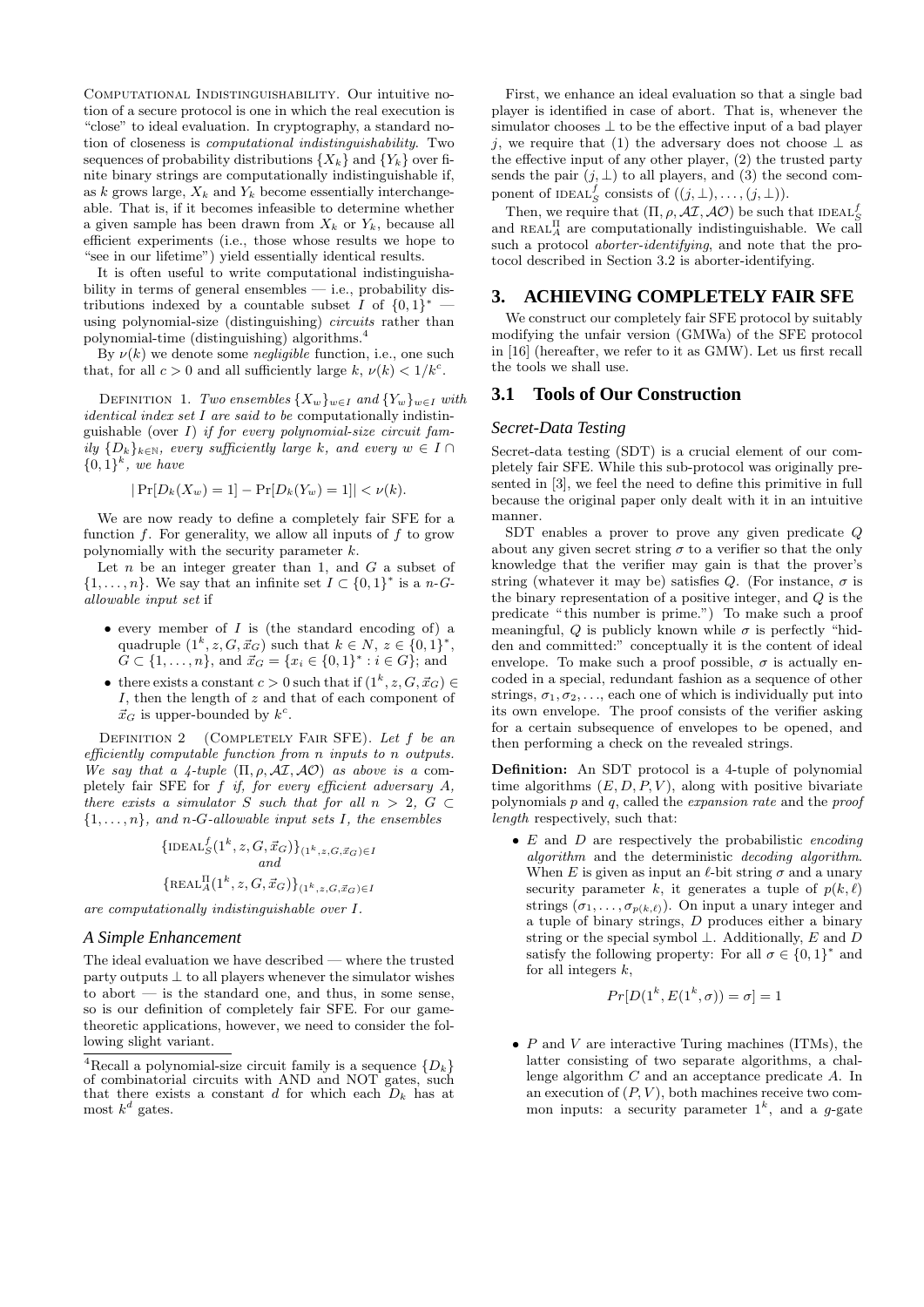predicate  $Q$ .  $P$  also receives as private input, the tuple of strings  $(\sigma_1, \ldots, \sigma_{p(k,\ell)})$  — a random output of  $E(1^k, \sigma)$ , for some string  $\sigma$ . V receives no additional private input. The joint computation starts with P internally computing strings  $\tau_1, \ldots, \tau_q(k, g)$ , and involves the following two rounds:

- 1. *V* selects a random string,  $\beta$ , uniformly at random and sends it to P.
- 2. P runs  $C(\beta)$  to compute two sets of challenge indices  $I_{\beta} \subset \{1, \ldots, p(k, \ell)\}\$  and  $J_{\beta} \subset \{1, \ldots, q(k, g)\}\$ . Then, P sends V strings  $\sigma_i$  and  $\tau_j$  for each  $i \in I$ and  $j \in J$ .

Afterwards, V runs  $A(1^k, Q, \beta, {\{\sigma_i : i \in I_\beta\}, \{\tau_j : j \in \mathbb{R}\}})$  $J_{\beta}$ }) to determine whether to accept or reject.

DEFINITION  $3$  (SDT SYSTEM). We say that a SDT system  $(E, D, P, V)$  with positive polynomials p and q is secure if it satisfies the following three properties:

**Completeness:** for all g-gate predicates  $Q$ ,  $\sigma$  such that  $Q(\sigma) = 1$ , and integers k, the probability that V accepts in any execution with public inputs  $Q$  and  $1^k$  and private prover input  $E(1^k, \sigma)$  is 1.

Soundness: for all g-gate predicates  $Q, \ell,$  sufficiently large k, and strings  $\sigma'_1, \ldots, \sigma'_{p(k,\ell)}, \tau_1, \ldots, \tau_{q(k,g)}$  such that either (1)  $D(\sigma'_1, ..., \sigma'_{p(k,\ell)}) = \perp$  or (2)  $Q(D(\sigma'_1, ..., \sigma'_{p(k,\ell)})) = 0$ ,

$$
Pr_{\beta}[A(1^k, Q, \beta, {\sigma_i : i \in I_{\beta}}, {\tau_j : j \in J_{\beta}}]) = accept] \leq 2^{-k}
$$

Zero-Knowledge: There exists a probabilistic, polynomialtime algorithm S such that for all q-qate predicates  $Q, \sigma \in$  ${0,1}^{\ell}$  such that  $Q(\sigma) = 1$ , strings  $\beta \in \{0,1\}^*$ , and integers k, the output distribution of  $S(1^k, Q, \beta)$  is equal to the distribution obtained by:

- 1. generating  $(\sigma_1, \ldots, \sigma_{p(k,\ell)})$  via a random execution of  $E(1^k, \sigma),$
- 2. generating  $(\tau_1, \ldots, \tau_{q(k,g)})$  via a random execution of  $P(1^k,Q,\sigma_1,\ldots,\sigma_{p(k,\ell)}),$
- 3. outputting  $(\beta, {\{\sigma_i : i \in I_\beta\}}, {\{\tau_i : j \in J_\beta\}}).$

LEMMA 1  $([3])$ . Secure SDT protocols exist.

#### *Non-interactive zero knowledge*

Non-interactive zero-knowledge (NIZK) proofs [6] have become essential components of modern cryptographic protocols. Much like their interactive counterparts, NIZK proofs allow a prover to prove any NP-statement in a manner that (a) allows all true theorems to be proven (completeness), (b) prevents false theorems from being proven except with negligible probability (soundness), and (c) reveals nothing other than the verity of the theorem (zero-knowledge). Unlike traditional ZK proofs, however, NIZK proofs do not require any interaction, but instead require there to be a uniform random string available to both the prover and verifier. An NIZK system consists of two algorithms: (1) an efficient prover algorithm  $P_N$ , which accepts a theorem, a witness, and a common random string, and produces a proof string, and  $(2)$  a deterministic verifier algorithm  $V_N$  which accepts a theorem, a proof string, and a common random string, and outputs whether or not the proof string is acceptable. Giving control over the choice of the CRS to either

the prover or verifier destroys the soundness or the zeroknowledgeness (respectively) of the proof system. Indeed, the zero-knowledge property of an NIZK system is usually proven by constructing a simulator which chooses the CRS so that, for any (possibly false) statement, it can construct a proof that the verifier accepts.

#### *The GMW protocol in a nutshell*

The GMW protocol consists of two parts. The first part is to define and construct an SFE protocol for "honest-butcurious" players. (Such players — whether good or bad send every message according to their prescribed instructions. However, those who are bad may share information with one another and try to deduce as much as they can about good players' inputs and outputs.) The second part is a general compilation technique which transforms the honest-but-curious SFE protocol into an SFE that also works in the presence of malicious players.

The honest-but-curious protocol. The honest-but-curious protocol consists of a protocol in which parties communicate via private channels.

The key property of this protocol is that it ensures privacy: that is, even if  $n-1$  curious players share all the information that they learn during the execution, they cannot deduce anything at all about the input or output of the remaining party, other than what is implicit from their own inputs and outputs. Correctness and complete fairness are easily shown, given the honesty of all parties.

The compiler. In the compiled protocol, players instead communicate via broadcast, encrypting all their private messages to the proper recipients. Additionally, all players prove publicly and in zero-knowledge that the ciphertexts they send are encryptions of messages that are properly computed according to the honest-but-curious protocol. This forces even malicious players to behave honestly, lest they be detected.

More specifically, the compiled protocol works in the following way:

- 1. In a pre-processing stage, the players interact so that each player i produces a secret value and three public values. The secret value is a decryption key  $sk_i$  of a public key cryptosystem. The first public value is the corresponding encryption key  $pk_i$ , the second is an encryption (relative to  $pk<sub>i</sub>$ ) of a random initial state for  $P_i$  (the ITM of player i in the honest-but-curious protocol), and the third is an encryption of  $i$ 's input (again relative to  $pk_i$ ). The difficulty in this step is to guarantee the mutual independence of the secret random tapes (which are part of the players' initial states) and of the players' inputs, given that bad players may try to correlate their inputs to those of good players.
- 2. The players emulate the honest-but-curious protocol: every time a player  $i$  is to send a message  $m$  to player  $j$ , player i instead broadcasts an encryption of  $m$  under  $pk_j$ , then provides a zero-knowledge proof that the ciphertext is constructed properly. The proof is relative to the state of the honest-but-curious program  $P_i$ at that point, which in turn is based on the initial, encrypted state and input, and all the encrypted messages intended for  $P_i$  thus far. (Note that the statement of correctness is efficiently verifiable given the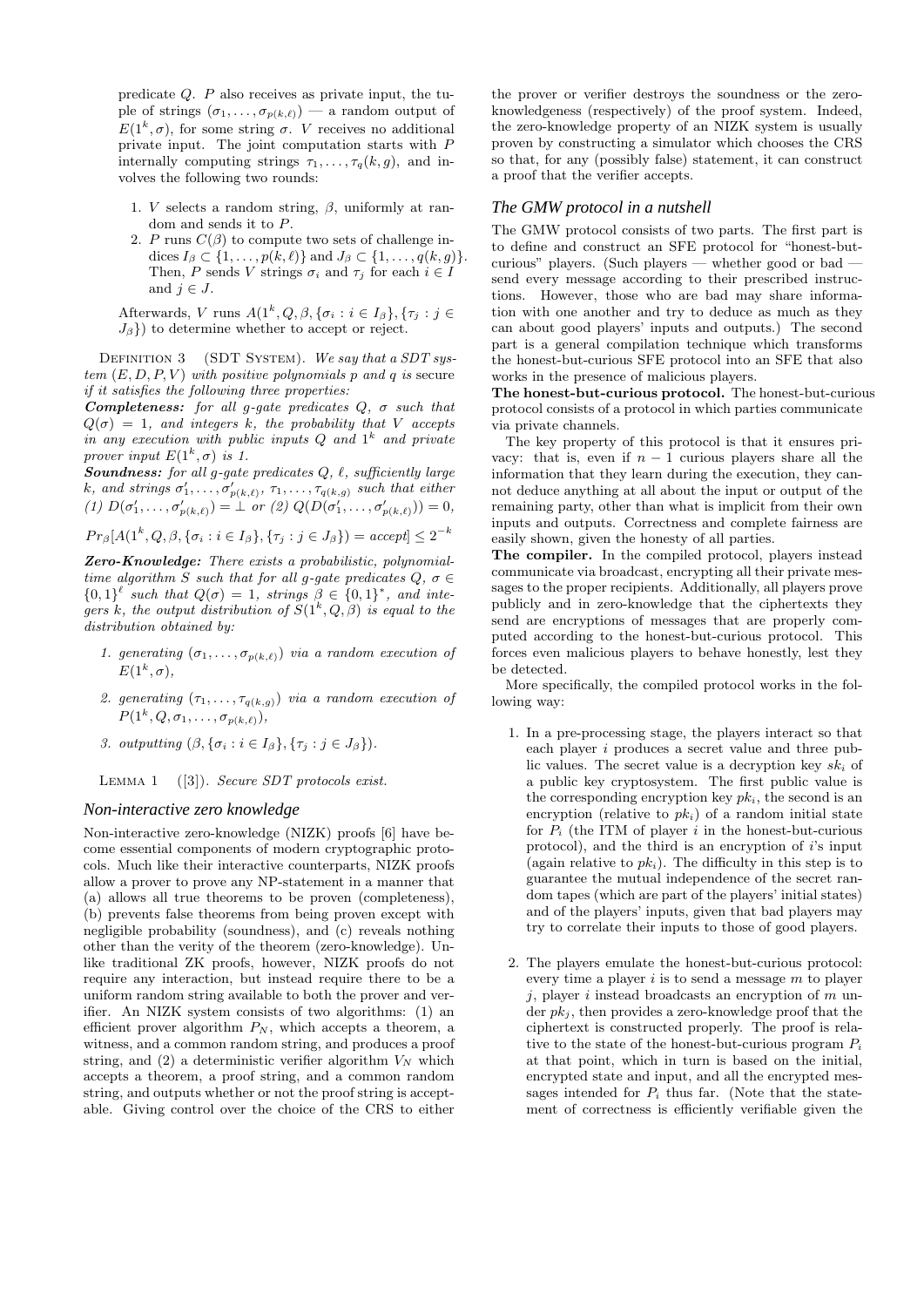witness  $sk_i$ , so the statement can be proved in zeroknowledge.)

These proofs are interactive, and are actually performed  $n-1$  times during which the role of the verifier cycles through the  $n - 1$  other players.

3. In the final stage, each player is left with a single final message for each player (including himself). These messages are sent exactly as in Step 2, and each player computes his final output based entirely upon these messages. (We note that until the final messages are received, no player has any knowledge about his final output.)

### **3.2 Our Construction**

The GMW protocol presented in the previous section ignores fairness. In particular, the last player who is scheduled to broadcast her shares during the final stage might simply refuse to do so, and therefore deny output to all of the other players (after having seen her own outputs). Even using a simultaneous broadcast channel does not solve the problem one malicious party who encrypts and then broadcasts junk creates a situation in which only she receives her output and other players do not. In order to guarantee fairness, a tighter coupling of the encrypt-broadcast-prove paradigm must be employed. All parties must be convinced that they are going to receive legitimate shares before any party is allowed to exchange a single share.

Our approach embraces this requirement through a set of complicated envelope manipulations during the final stage of GMW. A high-level description of the protocol follows:

• Partially Run GMW. Run the original GMW protocol as before until the final stage of the compiled protocol. At this point, each player  $i$  has privately computed the share  $y_{ij}$  for every player j.

(Comment: Notice that up to now, the protocol is completely fair in the sense that no coalition of bad players has any knowledge about the input or output of any honest player.)

• Create Envelopes. The players generate a common random string, CRS, of suitable length.

In order to generate such a string, the players engage in the following  $2n$  round process: Each of the players from 1 to *n* selects a random string  $r_i$ , and announces a (probabilistic) encryption,  $E_{pk_i}(r_i)$ . Then, in reverse order, starting with player n, the players reveal  $r_i$  and the coin-tosses  $c_i$  used to encrypt it.

Every player verifies the encryption  $E_{PK_i}(r_i)$  was indeed the encryption of  $r_i$  using the random coins  $c_i$ . If all agree, then all players set  $CRS = \bigoplus_{i=1}^{n} r_i$ .

Using an NIZK proof system  $(P_N, V_N)$  and the common random string CRS selected in the previous step, each player  $i$  produces a sequence of NIZK proofs,  $\{\pi_{ij}\}\text{, one for each share }y_{ij}\text{, for the following state-}$ ment:

The share  $y_{ij}$  is precisely what the honestbut-curious machine  $P_i$  would have computed on the initial state and input whose encryptions were sent earlier, and all of the message traffic that has been subsequently received

by  $P_i$ . (The NP-witness for this statement is  $sk_i$ , player i's secret decryption key.)

Let  $(E, D, P, V)$  be a SDT-system as described in Section 3.1 and let  $\sigma^{ij}$  be the concatenation of the share  $y_{ij}$  and its proof  $\pi_{ij}$  of correctness. Let  $m = p(k, |\sigma^{ij}|)$ where  $p()$  is the expansion rate of the encoding algorithm E.

Each player  $i$  runs the encoding algorithm  $E$  on each string  $\sigma^{ij}$  in order to generate a sequence of sets,  $\{S^{ij}\},$ one for each player, where each  $S^{ij} = \{ \sigma_1^{ij}, \ldots, \sigma_m^{ij} \}.$ 

Let  $Q_{ij}(\pi)$  be the predicate which is true if the NIZK verifier  $V_N$  accepts proof string  $\pi$  relative to CRS, and let  $g_{ij}$  be the number of gates in  $Q_{ij}$ .

Player i now runs the SDT prover P on  $1^k$ ,  $S^{ij}$  and  $Q_{ij}$ in order to generate an internal set of strings,  $T^{ij} =$  $\{\tau_1^{ij}, \ldots, \tau_{q(k, g_{ij})}^{ij}\}.$ 

Each player generates  $n$  piles of closed but publicly viewable envelopes. The jth pile of envelopes generated by player i, denoted  $e_{ij}$ , consists of one envelope for each string in  $S^{ij}$ .

(Comment: Again, the protocol is completely fair at this point. The channel restricts any player from running off with envelopes that have been filled.)

• Verify Envelopes. Players engage in a coin-flipping protocol (as described above) in order to generate several random strings, which we denote  $\beta_{ij}$ , where  $1 \leq$  $i, j \leq n$  index all pairs of players.

Each player *i* runs the challenge algorithm,  $C(\beta_{ij})$ , for all  $1 \leq i \leq n$  in order to generate two sets of challenge indices,  $I_{\beta_{ij}}$  and  $J_{\beta_{ij}}$ .

At this point, each player  $i$  opens the envelopes indexed by  $I_{\beta_{ij}}$  and broadcasts those strings from the set  $T^{ij}$  which are indexed by  $J_{\beta_{ij}}$  for  $1 \leq j \leq n$ .

Finally, each player  $j$ , for each  $i$ , runs the SDT acceptance predicate  $A(1^k, Q_{ij}, \beta_{ij}, \{\sigma_k^{ij} : k \in I_{\beta_{ij}}\}, \{\tau_k^{ij} :$  $k \in J_{\beta_{ij}}\}.$ 

If any acceptance predicate returns false, then the protocol is aborted, the player who created the bad envelopes is identified as the aborter, and all of the envelopes are destroyed.

(Comment: Since the SDT protocol is perfect zeroknowledge, no information about the strings in the envelopes has been released. Thus, the protocol at this point remains completely fair.)

• Exchange Envelopes. Otherwise, each player  $i$ , for each i, collects the pile of envelopes  $e_{ij}$  addressed to him. The channel forbids any interference or interruption of the envelope exchange. With these envelopes, player j can reconstruct  $y_i$  as in the GMW protocol.

(Comment: The envelopes are exchanged only after all parties have verified the envelopes that are "on the table." This feature ensures our complete fairness.)

THEOREM 1. If trapdoor permutations and ideal envelopes exist, the protocol described above is an aborter-identifying completely fair SFE for general functions.

We defer the proof of Theorem 1 to the final version.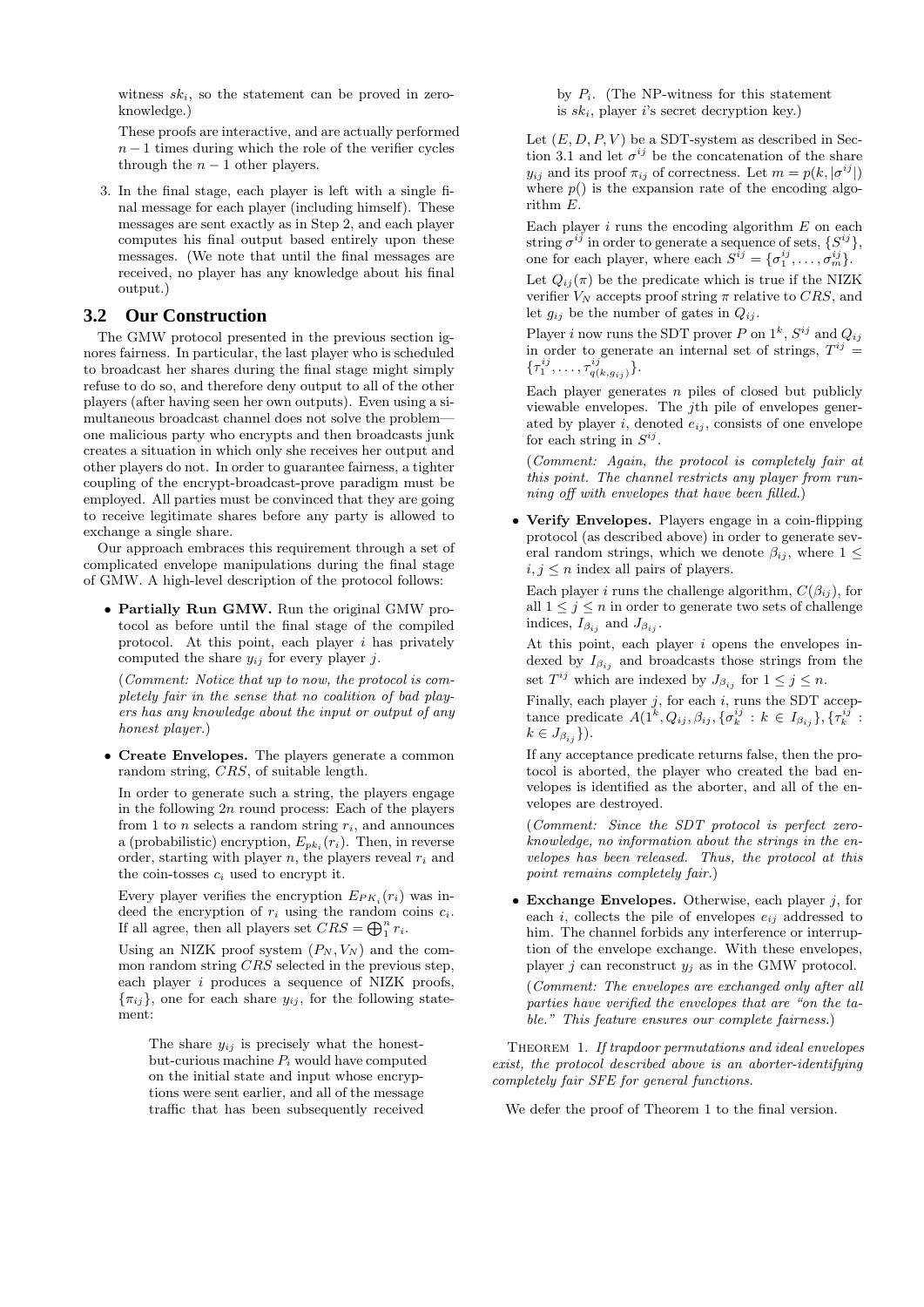# **4. APPLICATIONS TO GAME THEORY**

### **4.1 Basic Game Theory Concepts**

In this work, we focus on non-cooperative games written in normal form<sup>5</sup>. In a game  $G = (I, (A_i)_{i \in I}, (u_i)_{i \in I})$ , the set of players is I, and each player  $i \in I$  has a finite, public set of actions,  $A_i$ , and a public *utility function*,  $u_i$ . Each  $u_i$ maps an *n*-tuple of actions  $(a_1, \ldots, a_n) \in A_1 \times \cdots \times A_n$  to a real number, referred to as i's payoff or utility. The game is played in a single stage: every player independently chooses an action from his action set, and all players receive their corresponding payoffs.

For a player  $i$ , an *individual strategy* is a probability distribution over  $A_i$ , that is, a way for i to choose which action to play. For a vector of strategies  $\sigma$  and a set of players  $C$ , we denote by  $\sigma_C$  the vector of strategies for players in C, and by  $\sigma_{-C}$  the vector of strategies for players outside of C. For ease of notation, we will often apply utility functions to strategy vectors (rather than action vectors). When doing so, we refer to the expected utility, taken over the distribution of actions within each strategy.

A Nash equilibrium [24] is a vector  $\sigma$  of individual strategies, one for each player, such that no single player can improve his expected payoff by switching to a different strategy. Formally,  $\sigma$  is a Nash equilibrium if for all i and all  $\sigma'_i$ ,  $u_i(\sigma'_i, \sigma_{-\{i\}}) \leq u_i(\sigma)$ . It is well known that every game has a Nash equilibrium [24]. More generally, a correlated equilib*rium* [1] is a probability distribution, E, over  $A_1 \times \cdots \times A_n$ satisfying the following property: if an  $n$ -tuple is chosen according to  $E$  and its *i*th component is privately given to player  $i$  as his "recommended" action, then no single player can improve his expected payoff by disobeying his recommendation.

Correlated equilibria are more advantageous than their Nash counterparts on two accounts. First, being more general, they may (as for all games that are not strategically zero sum [23]) yield strictly better payoffs to each player. Second, they can always be found efficiently (i.e., in time polynomial in the binary representation of the game) via linear programming — whereas the complexity of computing Nash equilibria for general games is still unknown. However, while a Nash equilibrium can be implemented by individual players, achieving a general correlated equilibrium requires the help of an external trusted party,  $T^{\bar{6}}$ A game  $G = (I, (A_i), (u_i))$  extended by an external trusted party  $T$  (implementing a correlated equilibrium  $E$ ) is denoted by  $G^T = (I, (A_i^T), (u_i^T))$  and proceeds as follows. First, T randomly selects an *n*-tuple of actions,  $a_1, \ldots, a_n$ , according to  $E$  and privately sends the *recommendation*  $a_i$  to every player i. Subsequently, the players choose which actions to play in the original game  $G$  —a good player g choosing his recommended  $a_q$ — and receive the payoffs of G.

In 1988, Bárány [2] envisioned replacing external trusted parties by cheap talk: that is, by a communication protocol in which the players exchange messages with each other over a suitable communication channel. Each cheap-talk protocol essentially transforms an ordinary game G into a corresponding *extended game*  $G'$  in which the players (1) execute the prescribed communication protocol, and then (2) play actions in the original game  $G$ . Bárány showed that there exists a chep-talk protocol such that, for any game G and any correlated equilibrium  $E$  in  $G$ , the corresponding extended game  $G'$  has strategies that form a Nash equilibrium and have the same payoffs as  $E$ .

Unfortunately, however, Bárány's and all subsequent cheaptalk protocols are extremely vulnerable to even 2-player coalitions of deviating players. That is, two colluding players  $(e.g., in Bárány's case players 1 and 3, and in Ben-Porath's$ case players 1 and 2) may always and undetectably force the payoffs received by all players to be any ones they want. This is a very serious drawback, and we shall eliminate it via our completely fair SFE without honest majority.

#### **4.2 Coalitions and Coalition Safety**

Modeling coalitions involves many subtleties, and the game theory literature has explored several notions  $-e.g., [26, 22].$ In this work we start with a simple, but most adversarial model: the monolithic coalition.

A monolithic coalition is a subset of players who totally trust one another, and thus perfectly coordinate their actions. Though such a total, mutual trust may be unrealistic, monolithic coalitions have the best chance of controlling the payoffs of the game, and thus is crucial for good players to achieve protection against them. (In the final version of this paper, we shall refine our results relative to more sophisticated types of coalitions —e.g., the ones of Moreno and Wooders [22].)

#### *Monolithic Coalitions and Trusted Parties*

If T is an external trusted party implementing a correlated equilibrium E, a monolithic coalition in  $G^T = (I, (A_i^T), (u_i^T))$ is a single algorithm,  $\mathscr{C}$ , controlling a subset of (bad) players, B. The interaction among  $\mathscr{C}, T$ , and the good players, with security parameter  $1^k$ , is as follows. First, T chooses the recommended actions  $a_1, \ldots, a_n$ . Second,  $\mathscr C$  chooses a subset  $R_B \subseteq B$  representing the bad players whose recommended actions it wishes to receive.<sup>7</sup> Third,  $\mathscr C$  receives  $a_i$ for each bad player  $j \in R_B$ . Fourth,  $\mathscr C$  select an action  $a'_b$  for each bad player b in B. Finally, all players choose their actions in  $G$  —the strategy of every good player g,  $\sigma_g$ , is choosing  $a_g$ , while every bad player  $b \in B$  chooses  $a_0^{\prime}$  and all receive G's payoffs. In line with game-theoretic tradition, such a coalition  $\mathscr C$  corresponds to a vector of individual strategies,  $\{\sigma_b^{\mathscr{C}} : b \in B\}$ , compactly denoted by  $\sigma_B^{\mathscr{C}}$ . (To ensure the monolithic nature of the coalition, each strategy  $\sigma_b^{\mathscr{C}}$  includes private, "extra" communication with other bad players.<sup>8</sup>) Accordingly, the expected payoffs of  $G<sup>T</sup>$  with the above  $\mathscr C$  will be denoted by  $u_k^T(\sigma_B^{\mathscr C}, \sigma_{-B})$ .

<sup>5</sup>Note that extensive-form games, which are played out in several stages (with potentially imperfect information), can be written in normal form.

 $6$ Often such a party is referred to as a "correlating device." But this psychologically benign term seems to hide the extraordinary assumption that ALL players must trust the SAME device to work properly. In general, a correlating device needs to be a complex special-purpose computer, and can be manufactured so as to hide a malicious program "favoring" some of the players!

<sup>&</sup>lt;sup>7</sup>In cryptography and non-cooperative game theory there are no mechanisms to force a player to do anything. As a consequence, some colluders may refuse to look at their recommendations, if they so want!

<sup>8</sup> In particular, the bad players may share their recommendations, or select a common random string if they wish to coordinate their random choices.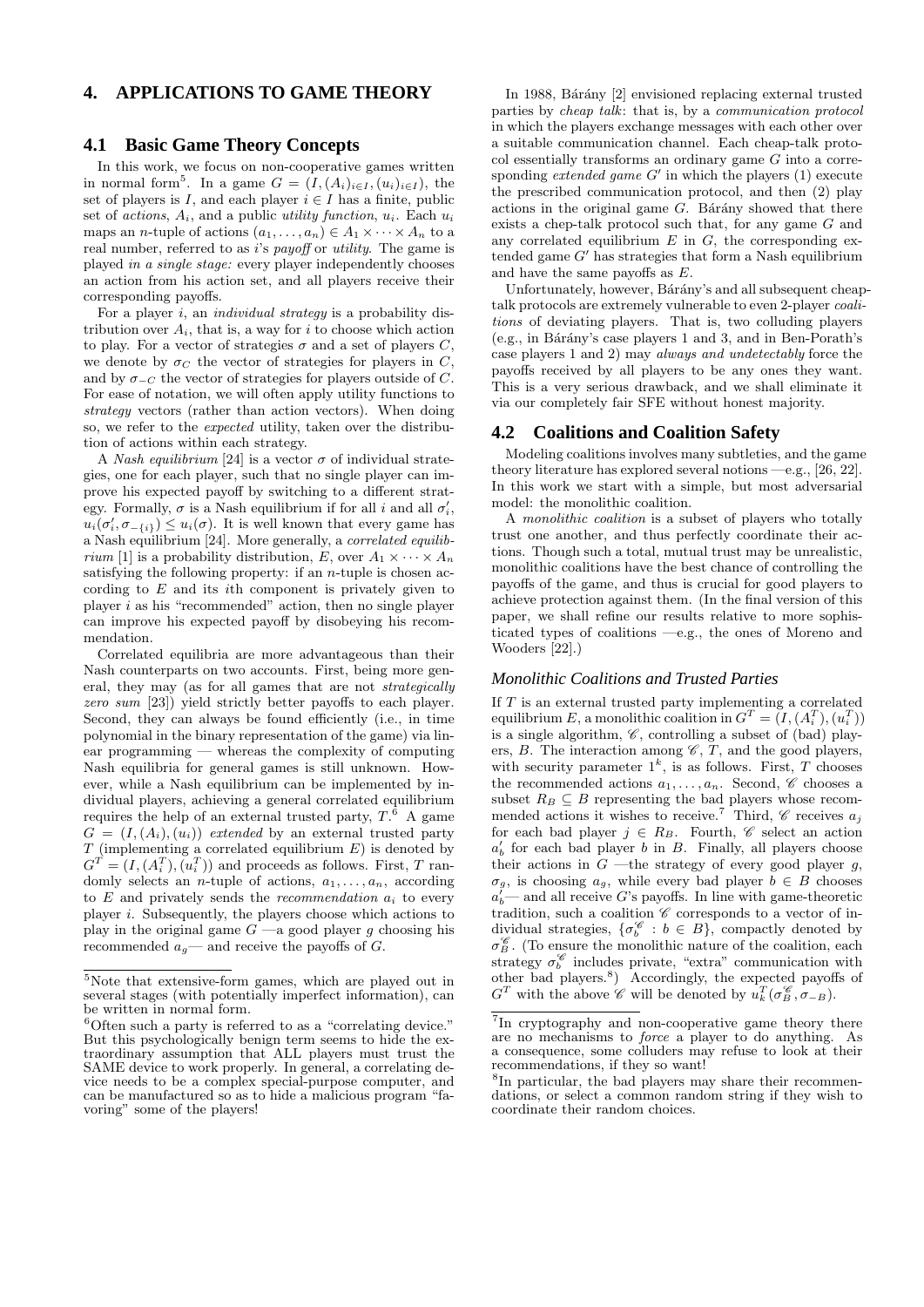(The security parameter  $1^k$  will be necessary, in the cheaptalk setting, for upperbounding the computational resources of an efficient coalition, and thus becomes necessary in the trusted-party setting, too, in order to express that "whatever a coalition can do in one setting, it can also do —with the same computational resources!— in the other. Notice, however, that the security parameter does not constrains the good players nor  $T$ , even if we require that they too be efficient. In fact, all is required from a good player is to read his recommended action, and in a finite game all actions are described by strings of constant size. As for T, it is assumed that he has the correlated equilibrium  $E$  as an additional input, and thus can perform its required selection in time polynomial in the length of its total input,  $|E| + k$ .

#### *Monolithic Coalitions and Cheap Talk*

When trusted parties are replaced by n-party protocols, a monolithic coalition is the already discussed adversary, that is, a single ITM that totally controls a set  $B$  of bad players.

Let  $G = (I, (A_i), (u_i))$  be a game, E a correlated equilibrium for G, and  $CT = (s_1, \ldots, s_n)$  a protocol. We say that  $CT$  is a *cheap-talk* protocol implementing  $E$  if, a random execution with an adversary and common input  $1<sup>k</sup>$ , produces outputs  $a_1, \ldots, a_n$  distributed according to E.

(Notice that our definition of cheap talk is much stronger than envisaged so far. Indeed, up to now, all that was required was "to withstand a single-player adversary.")

We denote by  $G^{CT} = (I, (A_i^{CT}), (u_i^{CT}))$  the extended game in which the players first execute  $CT$  (with some common security parameter  $1^k$ ) and then choose an action to play in  $G$  and receive  $G$ 's payoffs.

Playing  $G^{CT}$  with C controlling the set of bad players  $B$  consists of executing  $CT$  with adversary  $C$ , and then having C use its final view to choose the actions of the bad players. To preserve again game-theoretic tradition, our C corresponds to a set of individual bad strategies,  $\{s_b^C : b \in B\}$ , compactly denoted by  $s_B^C$ . (Again, these strategy include private, "extra-protocol" communication among the bad players to achieve the desired coordination.) Thus, the expected payoffs of  $G^{CT}$  are denoted by  $u_k^{CT}(s_B^C, s_{-B})$ .

We are now ready to define *coalition-safe* cheap talk. Informally, this refers to a cheap-talk protocol for which "any advantage that an efficient coalition may obtain can also be obtained by the same coalition when an external trusted party is used instead of the cheap talk."

DEFINITION  $4$  (COALITION-SAFETY). Let E be a correlated equilibrium for a game  $G = (I, (A_i), (u_i))$ , and let T be an external trusted party and CT a cheap-talk protocol both implementing  $E$ . We say that  $CT$  is coalition-safe if, for any set of players B, and any monolithic, efficient, cheap-talk strategies  $s_B^C$  there exist monolithic, trusted-party, strategies  $\sigma_B^{\mathscr{C}}$  such that the payoffs

 ${u_k^{CT}(s_B^C, s_{-B})}\}_{k \in N}$  and  ${u_k^{T}(\sigma_B^{\mathscr{C}}, \sigma_{-B})}\}_{k \in N}$ 

are computationally indistinguishable.

Note that the above indistinguishability is between vectors, and thus much stronger than simple indistinguishability between individual components. In particular, therefore, coalition safety not only prevents all bad players from improving all their payoffs, but also prevents a single bad player from improving his own payoff at the expense of another bad (or good!) player.

### **4.3 Achieving Coalition-Safety**

THEOREM 2. Given completely fair, aborter-identifying, SFE protocols for any efficient function f, then, for any game  $G$  and any correlated equilibrium  $E$  for  $G$ , there exists an efficient, coalition-safe, cheap-talk protocol  $CT =$  $(s_1, \ldots, s_n)$  such that the strategies in  $G^{CT}$  consisting of "following CT and then playing in G the finally computed recommendations" form a computational Nash equilibrium<sup>9</sup> with payoffs indistinguishable from those of E.

#### PROOF SKETCH: (Very informal)

It is immediately seen that there exists an efficient, function f which, on input a random  $k^d$ -bit string  $\rho$  (where  $d > 0$ is a constant), approximates  $E$  to within an exponentially vanishing (in  $k$ ) probability of error.<sup>10</sup>

Since  $f$  is probabilistic and we defined SFE only for deterministic functions, we now modify  $f$  (in a standard way). First, define  $f_{1,j}$  to be the deterministic j-input function which computes the exclusive-or of all its inputs, and then evaluates  $\tilde{f}$  on the resulting string. Consider now the following cheap-talk protocol  $CT[1, n]$  in which (1) every player i privately chooses a  $k^d$ -bit long random string  $\rho_i$ , and then (2) all players run a completely fair, aborter-identifying, SFE protocol for  $f_{1,n}$  on their inputs  $\rho_i$ .

Suppose that, in the cheap talk game  $G^{CT[1,n]}$ , a coalition  $C$  controls a *proper* subset  $B$  of the players (otherwise, the Theorem 2 follows trivially).

First let us analyze the distribution of the payoffs of the extended game  $G^{CT[1,n]}$  when C never induces an abort. Because  $B$  is a proper subset of the players, there is at least one honest player, and thus the exclusive-or of the players' inputs is a truly random  $k^d$ -bit string. Thus, because  $CT[1, n]$  is a completely fair SFE for  $f_{1,n}$ , no matter what C does, all parties' recommended outputs,  $a_1, \ldots, a_n$ , are distributed according to E. At this point, without loss of generality,  $C$  can perform some additional computation,  $C'$ , to map the bad-players' recommendations  $\{a_b : b \in B\}$  to new actions  $\{a'_b : b \in B\}$ . Then all players play their actions in  $G$  and receive  $G$ 's payoffs. We now argue that such payoffs can essentially also be obtained by a monolithic coalition  $\mathscr C$ in  $G^T$ .

In essence,  $\mathscr C$  specifies the recommendation-receiving set  $B'$  to be equal to  $B$ . Thus, after the trusted party  $T$  selects a random *n*-tuple of actions  $a_1, \ldots, a_n$  according to E,  $\mathscr C$ receives all recommendations  $\{a_b : b \in B\}$ . At this point,  $\mathscr C$  runs the same algorithm  $C'$  of C to transform the received recommendations into the actions that the players in  $B$  actually play in  $G$ . Every good player  $g$  plays instead his originally received  $a_q$ , and all players receive G's payoffs.

Because the actions ultimately played in  $G$ , in the above cheap-talk and the trusted-party scenarios, are computationally indistinguishable $^{11}$ , so are their relative payoffs, be-

<sup>10</sup>I.e.,  $\sum_{A \in A_1 \times \cdots \times A_n} |p_E(A) - p_f(A)| < 2^{-k}$ , where  $p_E(A)$  is the probability of A according to E, and  $p_f(A)$ , the probability that, on inputs a random  $k^d$ -bit string f outputs A.

 $11$ Actually, because we are dealing with finite functions here, the two distributions of actions are even "statistically indistinguishable."

<sup>9</sup> In a computational Nash equilibrium, defined by Dodis, Halevi and Rabin [11], no single player has an efficient deviating strategy that yields a non-negligibly greater payoff that the equilibrium strategy.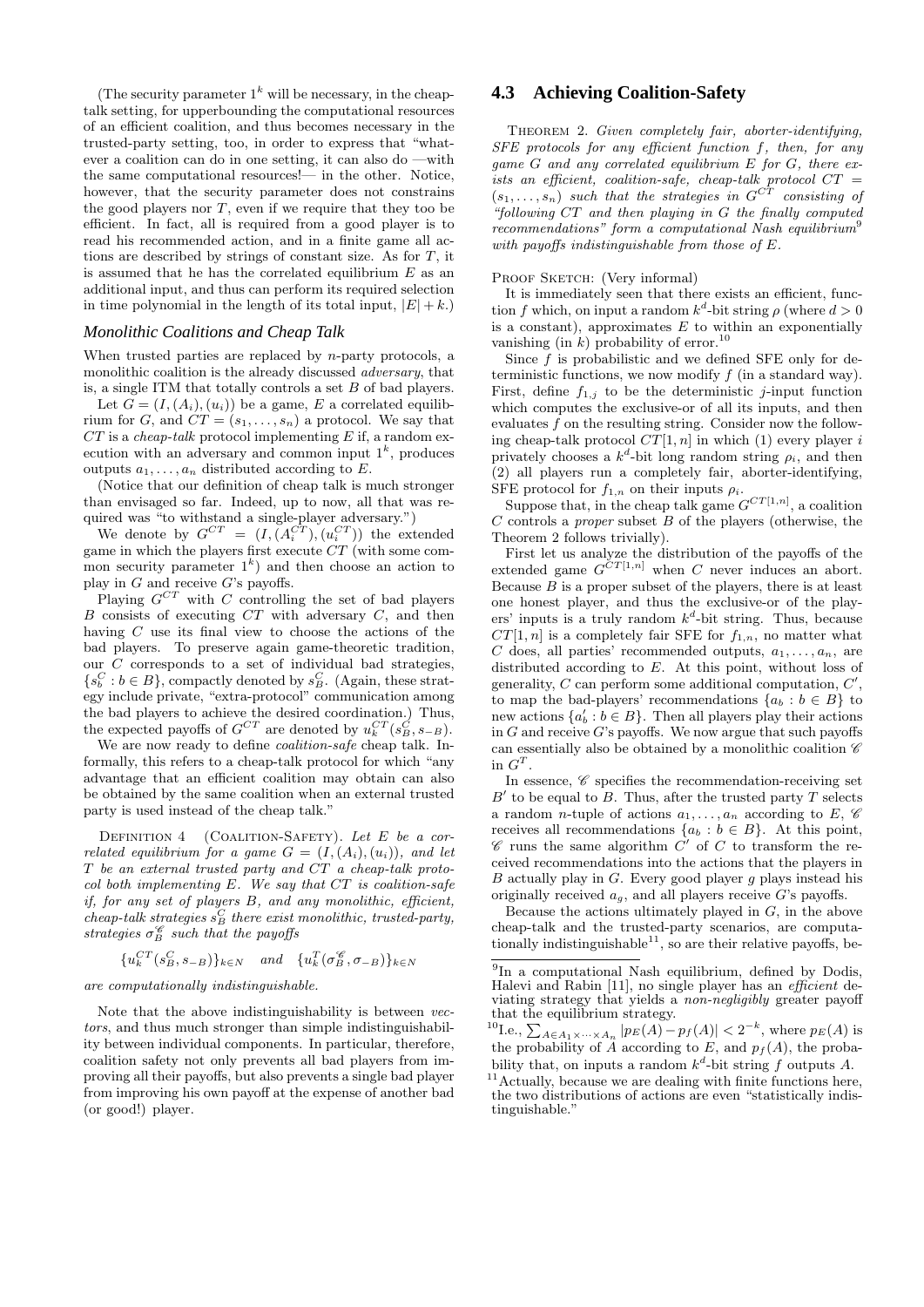cause the latter —being finite functions— are certainly efficiently computable.

Assume now that C induces an abort during  $CT[1, n]$ . Because  $CT[1, n]$  consists of a completely fair SFE for  $f_{1,n}$ , if an abort occurs, then no player, bad or good, learns any recommendation. Nonetheless, the strategies of  $G^{CT}$  must specify which actions to play in  $G$  in every situation, and thus in this one too. Fortunately, because our SFE also is aborter-identifying, the players at least learn who caused the abort. Without loss of generality, let it be (bad) player  $n$ . In prior cheap-talks such as Bárány's, the good players would now "punish" player  $n$  by choosing actions that minimize  $n$ 's payoff (which immediately guarantees the Nash equilibrium of the prescribed strategies in the extended game  $G'$ ). Such an approach works relative to a single deviating strategy. In our context, however, there are coalitions to consider: the good players, while aware that  $n$  is bad, do not know who else might be bad, and thus cannot adopt a good "punishment strategy." Assume, for example, that they choose to play actions  $\bar{a}_1, \ldots, \bar{a}_{n-1}$ , as in Bárány. Then, if, without loss of generality, player  $n-1$  was also in C, he might play a different action  $a'_{n-1}$ , while player n plays an action  $a'_n$ , so that both colluding players may receive payoffs higher than in  $E$ . Notice that the so generated payoffs do not have any "counterpart" in the trusted-party setting, because there good players always play the recommendation received from T, without knowing who might be bad. Thus, this and all other punishing procedures may both backfire and destroy any hope of "payoff indistinguishability from  $G<sup>T</sup>$ ."

Our solution, instead, is to run a new cheap talk protocol for  $n-1$  players,  $CT[1,(n-1)]$ , in which every player  $i \in [1, n-1]$  selects a random string  $\rho_i$ , and then all players run a completely fair, aborter-identifying, SFE which computes the function  $f_{1,n-1}$  to obtain an *n*-tuple of actions,  $a_1, \ldots, a_n$ , distributed according to E, and then returns  $a_i$ to player i for  $i = 1, ..., n - 1$ . (In a sense,  $CT[1, n - 1]$ implicitly computes  $a_n$  and then discards it.)

Once again, there are two cases to consider. If there are no aborts during this second execution, then every good player g is instructed to play  $a_g$  in G. (The bad players may instead run some other algorithm,  $C''$ , to turn their computed recommendations  $a_b$ , for each bad player in  $B {n}$ , into actions  ${a'_b : b \in B}$  to play in G.) It is easy to see that "the payoffs so generated by C in  $G^{CT[1,n-1]}$  can be generated in an indistinguishable way by a corresponding coalition  $\mathscr{C}$  in  $G^T$ ." If there is an abort, then the remaining players run another cheap talk protocol,  $CT[1, n-2]$ , and so on. Eventually, all members of  $\overline{C}$  who might trigger an abort will be removed, and the remaining honest players (who are never instructed to trigger an abort) will complete a cheaptalk protocol and play their output recommendations in G. We refer to this informally described cheap-talk protocol (i.e.,  $CT[1, n]$ , possibly followed by  $CT[1, n - 1]$ , possibly followed by  $CT[1, n-2]$ , etc.) as CT. In the final paper we shall prove that CT indeed is a coalition-safe cheap-talk protocol for  $E$  and  $G$ , and that the strategies consisting of following  $CT$  and then playing in  $G$  the finally computed recommendations is a computational Nash equilibrium in  $G^{CT}$  with payoffs indistinguishable from E.

Let us now state an obvious consequence of Theorems 1 and 2.

COROLLARY 1. Given trapdoor permutations and ideal envelopes, then, for any game G and any correlated equilib $rium E for G, there exists an efficient, coalition-safe, cheap$ talk protocol  $CT = (s_1, \ldots, s_n)$  such that the strategies in  $G^{CT}$  consisting of following  $s_i$  and then playing CT's output recommendation a<sup>i</sup> form a computational Nash equilibrium with payoffs indistinguishable from those of E.

#### **5. INEFFICIENCY OF PRIOR PROTOCOLS**

Let us now prove that ours is the first, general cheap-talk protocol to be efficient in the description of the correlated equilibrium.

PROPOSITION 1. The cheap-talk protocols of Bárány  $[2]$ , Ben-Porath [5], Gerardi [15], Dodis, Halevi, Rabin [11] and Teague [27] may require communication that is exponential in the size of the binary description of the desired correlated equilibrium.

PROOF. First, consider the following family of 2-player games, parameterized by any perfect cube  $\alpha > 8$ , which we call "high-stakes chicken." (Typically,  $\alpha$  is large.) Each player has two actions: C, for "chicken out," and D, for "dare." The payoffs are as follows, where  $\delta = \alpha - 2\alpha^{2/3}$  and  $\gamma = \alpha + \alpha^{2/3}$ 

| $\alpha, \alpha$ | $\theta$ |
|------------------|----------|
|                  |          |

A straightforward analysis shows that this game admits a correlated equilibrium with probability mass  $q = \alpha^{-1/3}$  on each of  $(C, D)$  and  $(D, C)$ , and the rest on  $(C, C)$ . The expected payoff of this equilibrium is  $\alpha - \alpha^{1/3}$  for both players, which exceeds those of the best mixed-strategy Nash equilibrium by at least  $\alpha^{1/3}$  —so the correlated equilibrium provides significant benefit. It is trivial to extend this game to more players (who unconditionally receive 0 payoffs) without changing the equilibria.

All of the cited works represent the correlated equilibrium distribution by rational probabilities  $p_1, \ldots, p_j$  written as fractions. The central idea for all of these protocols (except Teague's  $[27]$ ) is to generate a list of size L, the least common denominator of the fractions. The problem with this listbased approach is that  $L$  may be very large with respect to the size of the representation of the  $p_i$ s.

In our example,  $L = \alpha^{1/3}$ . On the other hand, the game and its correlated equilibrium can be written in  $O(\log \alpha)$ bits because all of the payoffs are positive integral values that are bounded by a constant multiple of  $\alpha$ . Therefore, in order to run any of the cited protocols, the communication complexity is  $\Omega(L) = \Omega(\alpha^{1/3})$ , which is *exponential* in the size of the game and correlated equilibrium.

Although Teague's protocol does not explicitly create a list of size  $L$ , the communication complexity is related to the inverse of the smallest non-zero probability in the correlated equilibrium. In our example, this value is still  $\Omega(\alpha^{1/3})$ .

### **Acknowledgments**

We would like to thank Alon Rosen for suggesting the use of non-interactive zero knowledge for conceptually simplifying our original construction.